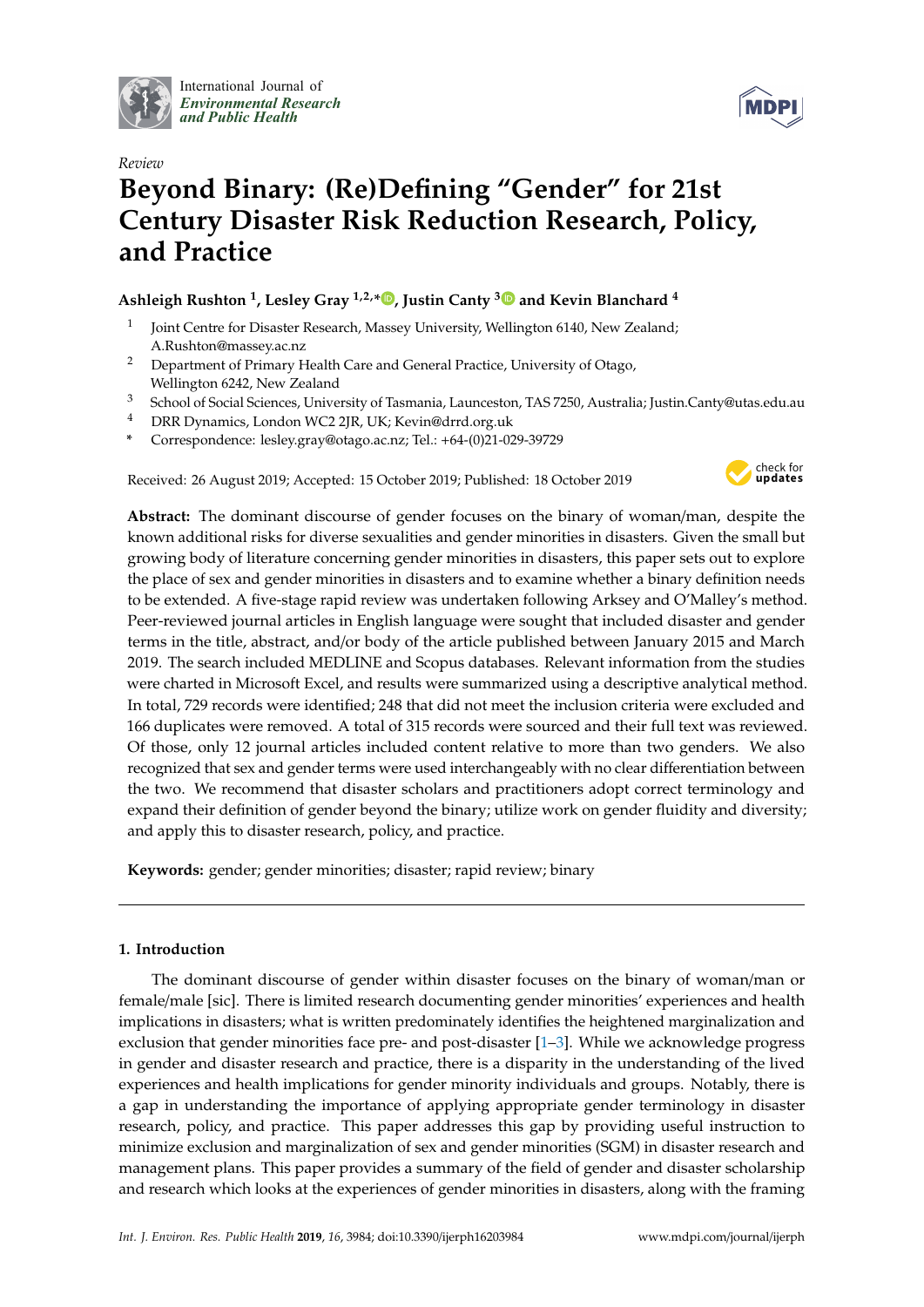of gender relating to the Western context and legislative shift. Results of a rapid review are presented, followed by a discussion of the key issues pertaining to gender minorities and disaster risk reduction (DRR), with recommendations for action.

#### **2. Background**

Gender and disaster scholarship grew from the recognition that women faced discrimination, exclusion, and additional challenges before, during, and after disasters. It was argued that gender played a role in how and why people were unequally affected  $[4-14]$  $[4-14]$ . Given that women's mortality rates are higher [\[15\]](#page-11-1) and domestic and sexual violence against women is increasing [\[4](#page-10-2)[,7](#page-10-3)[,16,](#page-11-2)[17\]](#page-11-3), there was failure to detect how gender constructs people's experiences of disaster. An example being not all women had access to a cyclone warning in Bangladesh due to cultural restrictions; consequently, high numbers of women were injured or died during a cyclone in April 1991 [\[18\]](#page-11-4). It is the socio-cultural factors that contribute to women having limited access to resources, shelter, or information [\[19\]](#page-11-5). The predominant focus on women within gender and disaster scholarship is warranted and the research provided evidence that the social constructions of gender work to exclude and marginalize people. Given that there is specific gender and disaster research that highlights how gender influences people's disaster experience and health outcomes, we would argue that minority genders outside of the binary must also be considered.

#### *2.1. Defining Sex and Gender Minorities*

For the purpose of this paper, we define gender as being the socially constructed processes and differences, often aligned with being feminine, masculine, blended elements of both, or neither. Therefore, gender minority refers to a person whose gender identity does not exclusively align with masculine or feminine polarities. Sex is defined as the physical characteristics used to identify differences between males and females; this does not mean that a person's gender or physical sex characteristics necessarily align with their sex assigned at birth based on visible genitalia. Gender binary refers to the binary system whereby gender is assumed or considered as being a woman or man only. Therefore, gender non-binary is defined as genders outside of the woman and man binary.

### *2.2. Western Context of Gender, Sex, and Sexuality*

The terms indicated in the acronym LGBTIQA+ (lesbian, gay, bisexual, transgender, intersex, queer, asexual) are derived from a Western context. It is evident in disaster responses as elsewhere that the terms are problematic in relation to conceptualizing both diverse sexualities and diverse experiences of both sex and gender in non-Western contexts alongside the existing critiques of the focus on these identity labels.

The Western concept of sex is commonly associated with physical or biological characteristics of bodies. It can be understood as equally socially constructed through both dominant discourses and biological theories, such as Laqueur [\[20\]](#page-11-6) and Fausto-Sterling [\[21,](#page-11-7)[22\]](#page-11-8). The social constructedness of sex categories and, specifically, the binary sex categories of male/female were illuminated by ongoing research into sex and sex characteristics. Discoveries made possible by genetics and inductive exploration of the diversity of human anatomy and experience equally disrupted the simple binary attributed to human sex differentiation, with the proposal that sex may be more properly understood as a spectrum [\[23\]](#page-11-9). In this regard, sex characteristics may be better described as bimodal rather than binary. As Ainsworth [\[23\]](#page-11-9) observed, *"biologists may have been building a more nuanced view of sex, but society has yet to catch up."* In order to perceive and redress negative effects of either omission or discrimination on the basis of sex characteristics, it is important to critically review not only the binaries of woman/man and female/male, but also of sex and gender.

In the Western context at least, gender is a concept based on the construction of systems of difference [\[24\]](#page-11-10). The woman/man gender binary is based on the assumed existence of only two points on a gender "scale" treated as coextensive with an apparent binary quality of physiological sex. This is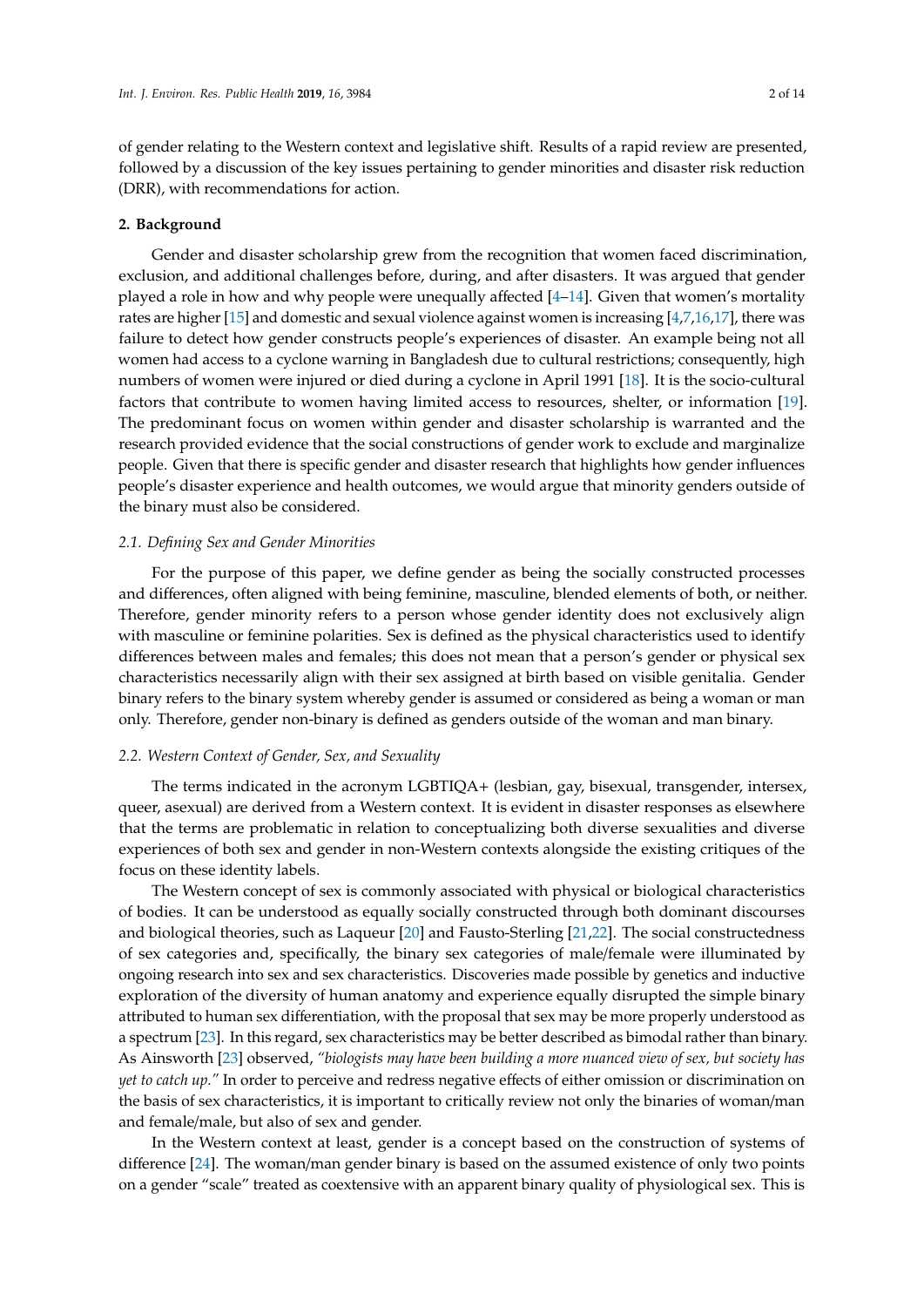commonly linked to perceptions of nature, biology, and the body and is, thus, accepted as "truth" [\[25\]](#page-11-11). Second-wave feminist theory contributed to disrupting an assumed link between sex and gender through arguing for a distinction between them to disrupt the equation of physical characteristics with social roles [\[26,](#page-11-12)[27\]](#page-11-13), which in itself creates another problematic binary [\[28\]](#page-11-14). However, conflation of physical characteristics, identity, expression, and social roles and norms remains common and has impacts on people of diverse experience and cisgender people alike.

Disrupting these dominant assumptions from a Western cultural foundation is vital to acknowledging the existence, rights, and needs of multiple genders within and beyond Western society that do not fit within the woman/man gender binary [\[25](#page-11-11)[,29\]](#page-11-15). As such, it has relevance to efforts toward decolonization, as well as moving beyond the binary. Lorber [\[29\]](#page-11-15) argued that gender as a paradox was a meaningless rhetoric in a binary gendered system whereby social structures continue to support gender inequality. Johnston [\[25\]](#page-11-11) contends that it is Western culture and societal expectations that encourage and uphold the binary of gender. It is also argued that a two-gender binary frame developed into a rigid and discriminatory tool to support male privilege and power [\[29–](#page-11-15)[31\]](#page-11-16). By using the woman/man binary, gender inequalities are further enforced [\[29\]](#page-11-15). Habitual application of the two-gender, two-sex binary frame similarly undermines queer and feminist scholars and campaigners who challenge essentialist thinking of gender and how social constructs are used as methods to reinforce "appropriate" behaviors for women and men and multiple forms of oppression such as sexism, homophobia, and racism [\[32–](#page-11-17)[34\]](#page-11-18). What needs to be considered in disaster management is that neither gender nor sex are fixed terms; rather, their meanings are open to interpretation and fluidity. In this discussion, we adopt the term sex and gender minorities (SGM) from the United States (US)-based National Institutes of Health (https://[www.edi.nih.gov](https://www.edi.nih.gov/people/sep/lgbti/about)/people/sep/lgbti/about), which is recognized as an appropriate acronym. The Yogyakarta Principles (YP) and Yogyakarta Principles plus 10 (YP+10) prepared by the International Service for Human Rights [\[35\]](#page-11-19) provide a more useful non-binary foundation for disaster response, research and literature. This allows identification of specific dimensions of sexuality, sex, and gender that are made relevant through discrimination, omission, or persecution in the context of disaster response, independent of specific identity terms. This includes the recognition of culturally specific and intersectional experiences. The dimensions are sexual orientation, gender identity, gender expression, and sex characteristics (SOGIESC).

### *2.3. Legislative Shifts on Gender*

Disasters can impact a person's human rights. Set out in the International Covenant on Civil and Political Rights, these rights include the right to housing, the right to access healthcare, and the right to liberty and security [\[36\]](#page-11-20); however, enforcing humans rights is difficult. The inter-agency standing committee acts to coordinate humanitarian responses and sets out guiding principles to protect people's human rights when affected by disaster. However, there is no binding agreement that enforces the protection of people's human rights in crisis [\[36\]](#page-11-20). The guidelines are there but the willingness to use them to protect the human rights of individuals is dependent on the country(ies) involved. Given that many countries globally still persecute people whose gender and sexuality are outside the gender and heteronormative binary, it is unlikely that SGM's human rights are going to be guaranteed protection in times of disaster.

Nevertheless, within the context of disaster, when the law, legislation, and serving government of a country do not recognize genders outside of the binary, people who do not conform to heteronormativity and who are not cisgender are marginally positioned and, thus, excluded with increased discrimination and risk. These legislation changes and challenges provide a brief look into how progress was made for issues around SOGIESC globally but also into how far the progress has yet to go. Natural hazard events disrupt society as we know it, often exacerbating inequalities and prejudices; thus, laws that protect rights and criminalize discrimination are vital to support the health and needs of those individuals who are more likely to be excluded.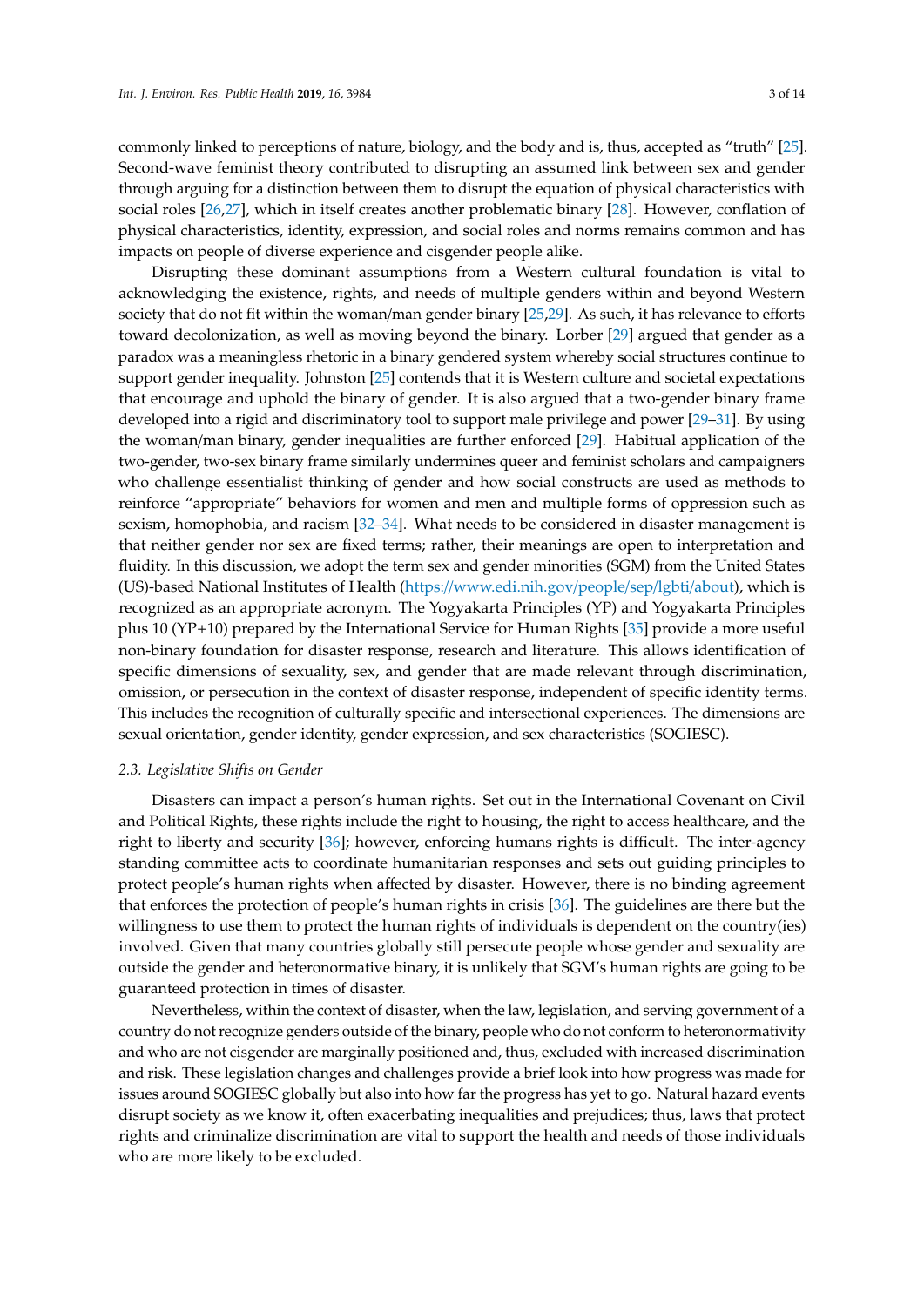There is slow progress within law to recognize genders outside of the binary. However, countries including Aotearoa New Zealand, Canada, Pakistan, Italy, Denmark, Australia, Germany, Malta, and some states in the United States of America provide a gender-neutral option on passports. Countries such as Nepal and Bangladesh provide a third gender option on their passports. Since 2015, Aotearoa New Zealand includes a "gender diverse" option when collecting statistical data, and Iceland provides a third gender option on official documents. Cuba also made significant changes to its law which now not only forbids discrimination against SGM, but also replaces the words "woman and man" with "spouse" within their definition of marriage [\[37\]](#page-11-21). Despite some progress globally to recognize genders outside of the binary, *"* . . . *stepping outside the bounds of heteronormativity (and by extension, gender normativity) remains illegal in many parts of the world, e*ff*ectively hindering any integration of the needs of sexual and gender minorities into DRR policy and practice in a significant number of national and regional jurisdictions"* [\[1\]](#page-10-0) (p. 22).

Countries such as Iraq, Iran, Tanzania, Burundi, Uganda, Kenya, Paraguay, Brazil, Honduras, and El Salvador are just some of the countries that still criminalize SGMs [\[37\]](#page-11-21). Indeed, these countries with their cultural opposition to SGM communities were often the most vocal in terms of developing political barriers related to the inclusion of SGM groups during the Sendai Framework negotiations [\[38\]](#page-11-22). Worryingly, the United States of America government is presently and publicly working to undo progress made by previous governments through laws that help protect the rights of SGM people including the Department of Health and Human Services Office of Women's Health pushing to legally define gender on a biological basis [\[37,](#page-11-21)[39\]](#page-11-23). If successful, the health of SGMs will be compromised, which could leave gender minorities with significantly poorer service provisions post-disaster.

### *2.4. Minority Genders in Disaster Risk Reduction*

The Sendai Framework for Disaster Risk Reduction (2015–2030) [\[40\]](#page-11-24) emphasizes health and the importance of providing sufficient identification of vulnerability and disaster risk in all dimensions, as well as care and training to healthcare systems and professionals [\[40](#page-11-24)[–42\]](#page-12-0). Given that gender minorities may require healthcare following a disaster, it is problematic that the World Health Organization identifies gender as socially constructed identities of women and men [\[43\]](#page-12-1) despite the recognition of third, fourth, and fifth genders in some cultures and countries [\[44](#page-12-2)[,45\]](#page-12-3) and evidence that SGMs can face restricted access to appropriate healthcare [\[46](#page-12-4)[,47\]](#page-12-5).

The United Nations office for Disaster Risk Reduction (UNDRR; formally known as UNISDR) offers "basic definitions on disaster risk reduction to promote a common understanding on the subject for use by the public, authorities, and practitioners" [\[48\]](#page-12-6) (https://[www.unisdr.org](https://www.unisdr.org/we/inform/terminology)/we/inform/terminology). However, UNDRR does not include a definition of gender. Given that there is recognition that SGMs face heightened marginalization, increased discrimination, and abuse, it is disappointing that the Sendai Framework for Disaster Risk Reduction [\[40\]](#page-11-24) does not include guidelines to minimize discrimination against diverse sexualities and gender minority groups and/or suggestions how to improve or safeguard health in relation to SGM individuals. Implementing gender analysis and providing a framework to support gender considerations in DRR is dotted throughout the document; however, disappointingly, gender within the Sendai Framework is discussed only in relation to women.

The UNDRR online registration for the 2019 Global Platform to review progress by countries on the Sendai Framework provided only two options of gender (female and male), which attributes to gender incorrectly and excludes people whose gender identity is not within the gender binary. The registration pathway sat alongside an announcement in October 2018 regarding the mainstreaming of gender throughout the 2019 global platform discussions, promoting women's participation at international meetings [\[49\]](#page-12-7).

A rapid review was conducted to identify peer-reviewed research journal articles in the four years since commencement of the Sendai Framework [\[40\]](#page-11-24) to identify those with a disaster focus including minority genders, going beyond the binary. The sections below set out the approach and provide results from a rapid review of journal articles (2015 to 2019). A discussion about the findings of the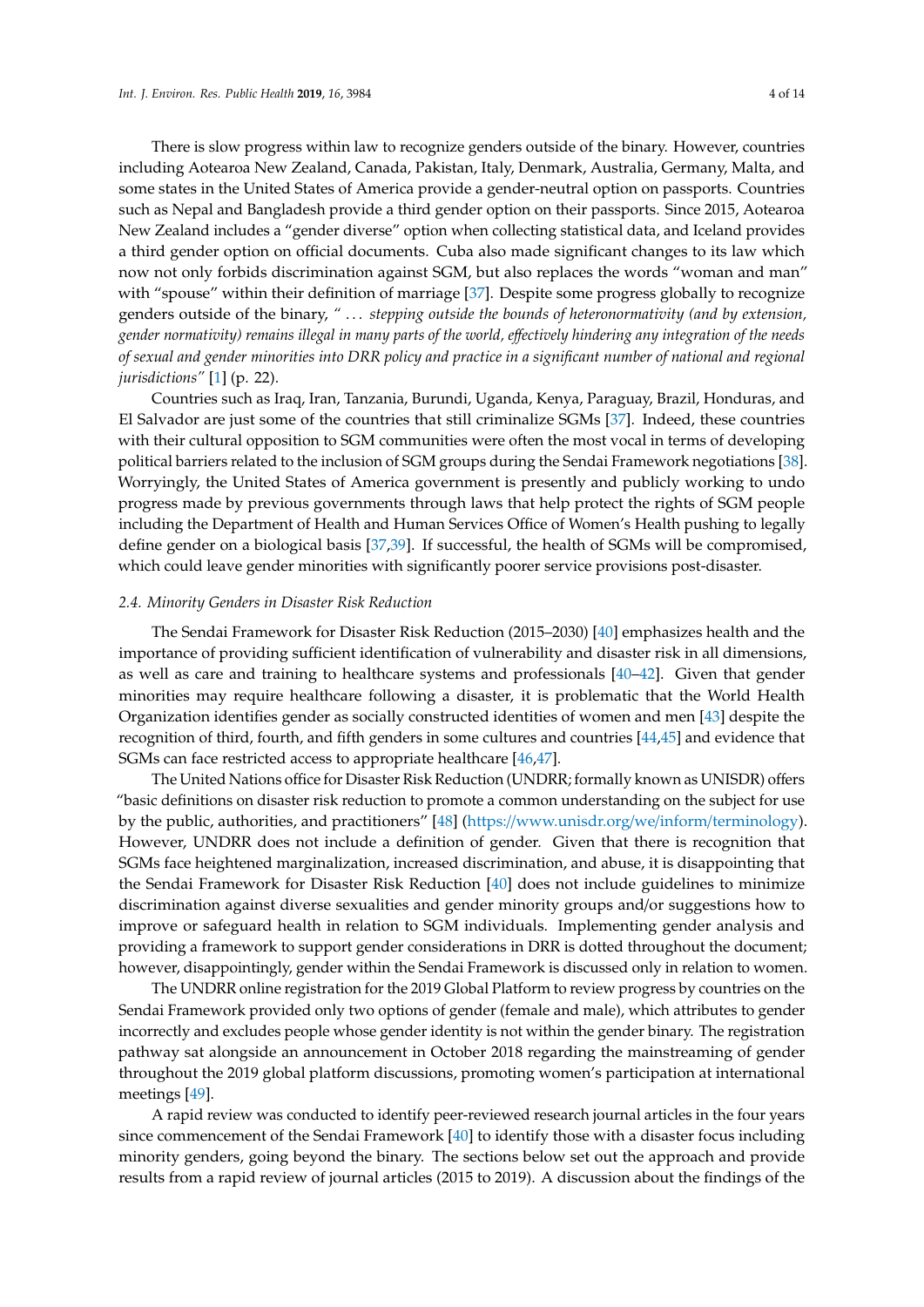review and the proposal of an appropriate definition for gender to be adopted for the disaster-related field of research are provided.

#### **3. Method**

A rapid review was selected to synthesize how gender is referred to and what exists in published journal articles relating to SGMs in disaster literature using systematic review methods in the time available [\[50\]](#page-12-8). The rapid review was undertaken following the framework of Arksey and O'Malley [\[51\]](#page-12-9), which sets out five stages which provides a transparent and comprehensive process allowing for reliability and replication of the search strategy. This approach follows the preferred reporting items for systematic reviews and meta-analysis (PRISMA) [\[52\]](#page-12-10).

Stage 1—Identify initial research question: This review intended to assess the extent to which disaster literature that refers to gender is limited to or goes beyond a binary framework in journal articles published in English language between 2015 and early March 2019 and to quantify the terms utilized. The timeframe was chosen to align with the commencement of the Sendai Framework for Disaster Risk Reduction [\[40\]](#page-11-24) and the resources and timeframe for writing this paper.

Stage 2—Identify relevant studies: A wide definition of key search terms was adopted to ensure good coverage of the literature and to account for peer-reviewed journal articles that mix gender and sex terms. Inclusion and exclusion criteria took account of available time and funding limitations. We did not include hazard terms such as drought, storm surge, storms, cyclone, or typhoon, as these terms brought up many thousands of results, many of which did not appear to be disaster-related; moreover, time would not allow for a detailed review of results in the thousands. The search strategy inclusion and exclusion criteria are outlined in Table [1.](#page-4-0)

**Table 1.** Search strategy inclusion and exclusion criteria.

<span id="page-4-0"></span>

| <b>Search Strategy</b>                                                                                                                                                                                                                                                                                                                                                                                                                                                                                                                                                                                                                                                                                                                                                                                                                                                                                                |                           |                                                            |  |  |
|-----------------------------------------------------------------------------------------------------------------------------------------------------------------------------------------------------------------------------------------------------------------------------------------------------------------------------------------------------------------------------------------------------------------------------------------------------------------------------------------------------------------------------------------------------------------------------------------------------------------------------------------------------------------------------------------------------------------------------------------------------------------------------------------------------------------------------------------------------------------------------------------------------------------------|---------------------------|------------------------------------------------------------|--|--|
| Male, men, men's, man, man's                                                                                                                                                                                                                                                                                                                                                                                                                                                                                                                                                                                                                                                                                                                                                                                                                                                                                          |                           |                                                            |  |  |
| Female, women, women's, woman, woman's                                                                                                                                                                                                                                                                                                                                                                                                                                                                                                                                                                                                                                                                                                                                                                                                                                                                                |                           |                                                            |  |  |
| Gender or gender with identit or nonconforming, non-conforming, divers, binary, nonbinary, other, unspecified,<br>nonspecified, non-specified, androgyn, intermediate, minorit, spectrum, cisgender, transgender, trans-gender,<br>transsexual, trans-sexual, queer, lgbt, glbt, twospirit, two spirit, two-spirit, uranian, fa'afafine, faafafine, berdache,<br>pangender, bigender, genderqueer, androgyne, intergender, intersex, third sex, fourth sex, ashtime, mashoga,<br>mangaiko, palao'ana, palaoana, fakaleiti, mahu wahine, mahu vahine, whakawahine, akava'ine, akavaine, waria,<br>warias, baklâ, baklas, binabae, bayot, bantut, bading, femminiello, muxe, biza'ah, bizaah, travesties, xanith, khanith,<br>tritiya-prakrti, ubhatobyanjanaka, pandaka, quariwarmi<br>Disaster, earthquake, avalanche, landslide, mudslide, land slide, mud slide, tsunami, tornado, mass casualty,<br>volcan, flood. |                           |                                                            |  |  |
| <b>Inclusion and Exclusion Criteria</b>                                                                                                                                                                                                                                                                                                                                                                                                                                                                                                                                                                                                                                                                                                                                                                                                                                                                               |                           |                                                            |  |  |
| Included                                                                                                                                                                                                                                                                                                                                                                                                                                                                                                                                                                                                                                                                                                                                                                                                                                                                                                              | Included                  | Excluded                                                   |  |  |
| Year                                                                                                                                                                                                                                                                                                                                                                                                                                                                                                                                                                                                                                                                                                                                                                                                                                                                                                                  | 2015 to March 2019        | Pre-2015 and after March 2019                              |  |  |
| Language                                                                                                                                                                                                                                                                                                                                                                                                                                                                                                                                                                                                                                                                                                                                                                                                                                                                                                              | English language articles | Non-English language articles                              |  |  |
| Format                                                                                                                                                                                                                                                                                                                                                                                                                                                                                                                                                                                                                                                                                                                                                                                                                                                                                                                | <b>Journal</b> articles   | Book or book chapter                                       |  |  |
| <b>Disaster</b>                                                                                                                                                                                                                                                                                                                                                                                                                                                                                                                                                                                                                                                                                                                                                                                                                                                                                                       | Disaster focus            | No disaster focus                                          |  |  |
| Gender terms                                                                                                                                                                                                                                                                                                                                                                                                                                                                                                                                                                                                                                                                                                                                                                                                                                                                                                          |                           | Articles that did not mention gender or sex terms          |  |  |
| Age                                                                                                                                                                                                                                                                                                                                                                                                                                                                                                                                                                                                                                                                                                                                                                                                                                                                                                                   |                           | Articles focused on infants or children (age 10 and under) |  |  |
| Non-human                                                                                                                                                                                                                                                                                                                                                                                                                                                                                                                                                                                                                                                                                                                                                                                                                                                                                                             | Adults                    | Animals and plants                                         |  |  |
| Search terms within articles                                                                                                                                                                                                                                                                                                                                                                                                                                                                                                                                                                                                                                                                                                                                                                                                                                                                                          |                           |                                                            |  |  |
| Gender (binary/non-binary), female, male, woman/women, man/men, other gender/sex terms                                                                                                                                                                                                                                                                                                                                                                                                                                                                                                                                                                                                                                                                                                                                                                                                                                |                           |                                                            |  |  |

Stage 3—Study selection: Medline and Scopus searches produced 728 results in total. After exclusions and duplicates were removed, this left 315 references to be sourced and reviewed.

Stage 4—Chart the data: A summary table was completed for each of the included articles, including year, authors, and what terms were used to refer to gender.

Stage 5—Collate, summarize, and report results: The results section below provides details on the fifth stage.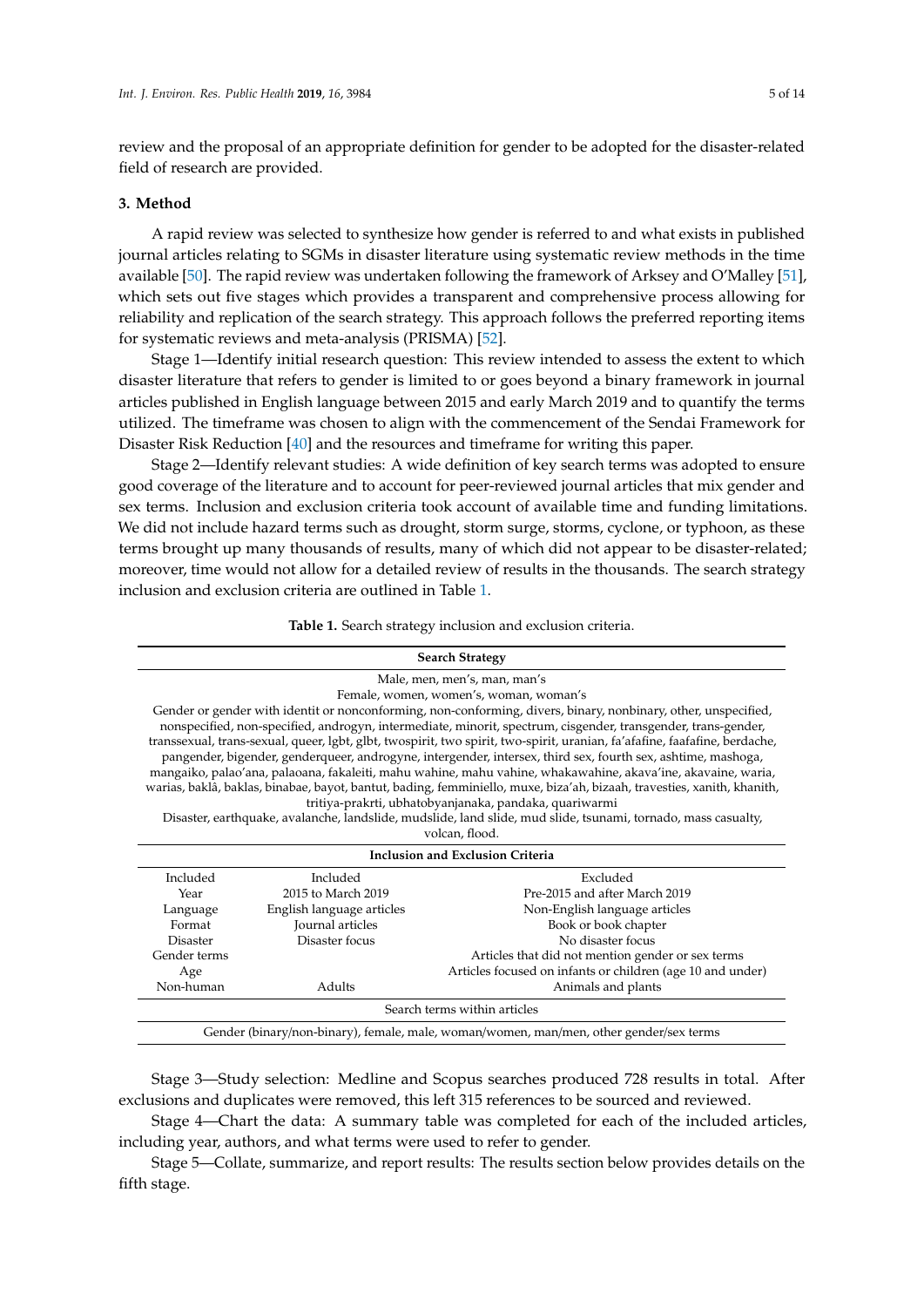for rapid review article selection.

The review approach involved two authors (A.R. and L.G.) with the assistance of a reference librarian (M.F.) to conduct the initial search. After duplicates were removed, an electronic library

was created utilizing suitable referencing software. The two authors each searched for half of the articles, reading and assessing article content. Details were then entered into a shared Microsoft Excel spreadsheet. The results were shared between A.R. and L.G., and queries relating to the articles were discussed. The reference librarian (M.F.) assisted with sourcing full text of articles that the two authors were unable to locate initially.

# **4. Results**

The initial search identified 729 records; of these, 248 records did not meet the inclusion criteria and were excluded, and 166 duplicates were also removed. This left 315 records to be sourced and reviewed as full texts. Full texts were located, obtained, and reviewed. Once full texts were reviewed, a further 55 records were excluded. Two records were pre-2015, two were conference presentation abstracts, and one was a news summary. Four records were not related to disasters, and one specifically looked at volunteers in humanitarian settings. A small number of articles were about dental forensics and body identification methods ( $n = 5$ ), health skill development around procedures ( $n = 8$ ), and dietary intake (*n* = 1). Results relating to books or book chapters were excluded (*n* = 11). Those related to school, children, youth, and/or adolescents were excluded (*n* = 15), and we observed that none of these included content relating to more than two genders. A further five articles were excluded as they did not include any reference to gender or sex. This left 260 journal articles.

<span id="page-5-0"></span>

**Figure 1. Preferred reporting its control of the systematic reporting in the meta-analysis (PRISMA) flow diagram of the systematic reporting in the systematic reporting in the systematic reporting in the systematic report Figure 1.** Preferred reporting items for systematic reviews and meta-analysis (PRISMA) flow diagram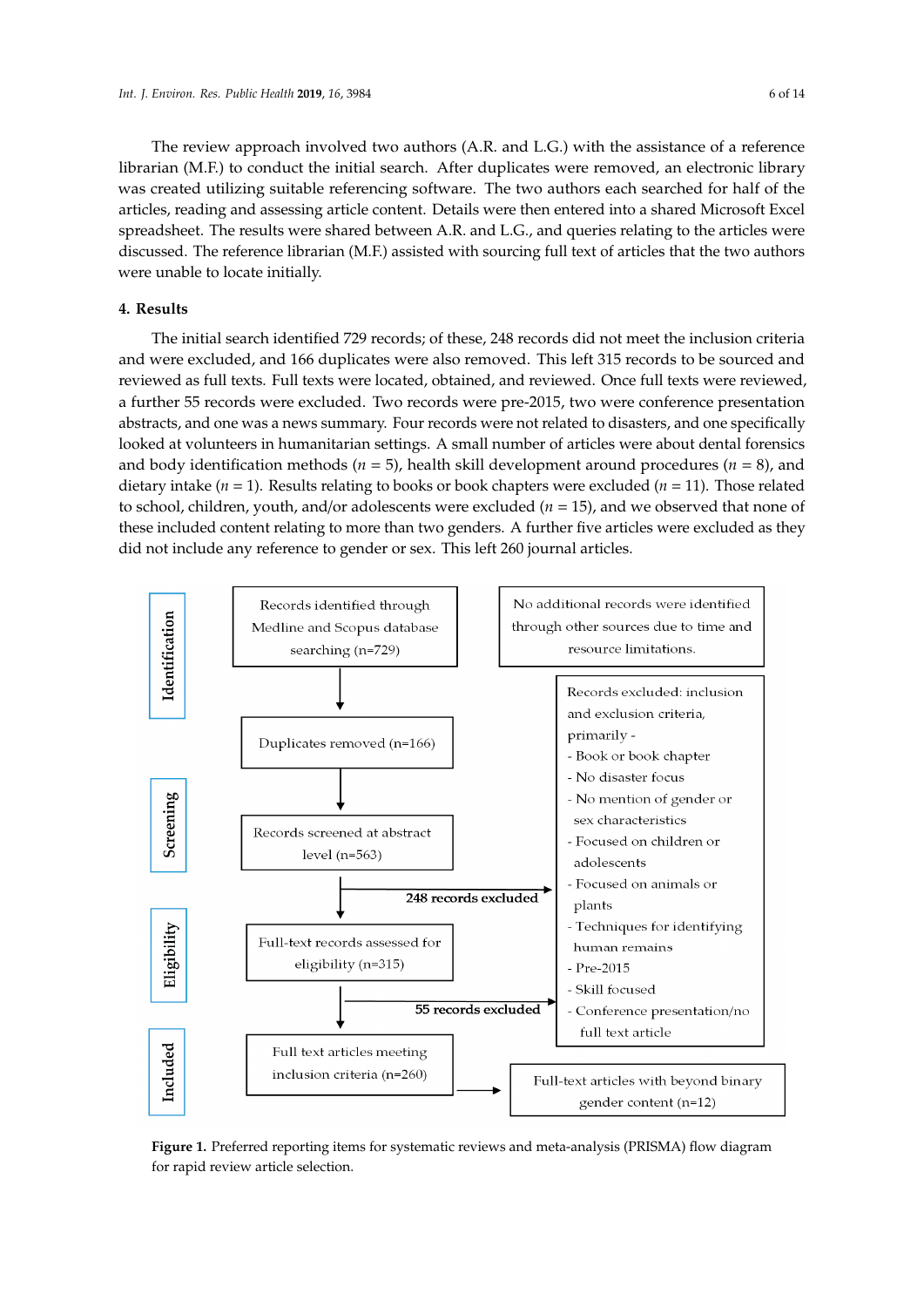Two articles meeting inclusion criteria had content relating to gay men. Whilst not having specific content relating to more than two genders, these articles, along with one article that briefly noted transgender groups, did acknowledge non-gender-normative and heteronormative identities and included important considerations in relation to disaster risk reduction and the aftermath following disaster (see Supplementary File S1: Included papers). When reviewing the full-text articles for the purpose of this review, we determined that "LGB" was related to sexuality and not gender; however, we included papers that used the acronym LGBT, given the fluidity of "T" (i.e., transgender and/or transsexual individuals), which may identify as a gender beyond the binary [\[53\]](#page-12-11). During the review, we recognized that 200 out of the 260 articles used the terms sex and gender interchangeably with no clear distinction between the two terms. Figure [1](#page-5-0) shows the record selection process.

Following our review of 260 peer-reviewed journal articles, we noted that only 12 went beyond the gender binary of woman/man. Two out of the 12 articles referred to the acronym LGBT(I/Q) and a further one article mentioned transgender groups. Four articles reviewed included the terms gender minorities and non-binary. Unsurprisingly, only five articles that we reviewed discussed specific genders beyond the binary such as Aravani, Fa'afafine, Baklâ, and Waria. Another observation is that eight of the 12 articles specifically focused on gender minorities and/or LGBTI groups. A further two articles specifically focused on gay individuals; however, as both papers included the acronym LGBTI/LGBTQ, they were included. The remaining two articles did not specifically aim to examine minority groups in DRR, yet they made reference to genders outside of the binary. Table [2](#page-7-0) below provides a summary of these papers.

| Year | Citation                                                                                                                                                                                                                                                   | <b>Beyond Binary Summary</b>                                         |
|------|------------------------------------------------------------------------------------------------------------------------------------------------------------------------------------------------------------------------------------------------------------|----------------------------------------------------------------------|
| 2018 | Myers, A.; Sami, S.; Onyango, M.A.; Karki, H.; Anggraini, R.;<br>Krause, S. Facilitators and barriers in implementing the<br>Minimum Initial Services Package (MISP) for reproductive<br>health in Nepal post-earthquake. Confl. Health 2018, 12, 35. [54] | <b>LGBTI</b>                                                         |
| 2018 | Gorman-Murray. A.; McKinnon, S.; Dominey-Howes, D.; Nash,<br>C.J.; Bolton, R. Listening and learning: Giving voice to trans<br>experiences of disasters. Gend. Place Cult. 2018, 25, 166-187. [55]                                                         | Gender minorities<br>Transgender<br>Baklâ<br>Waria<br>Aravani        |
| 2018 | Dominey-Howes, D.; Gorman-Murray, A.; McKinnon, S. On the<br>disaster experiences of sexual and gender (LGBTI) minorities:<br>Insights to support inclusive disaster risk reduction policy and<br>practice. Aust. J. Emerg. Manag. 2018, 3, 60-68. [53]    | Gender minorities<br>Non-binary<br>Sexual minorities<br><b>LGBTI</b> |
| 2017 | Wisner, B.; Berger, G.; Gaillard, J.C. We've seen the future, and<br>it's very diverse: Beyond gender and disaster in West<br>Hollywood, California. Gend. Place Cult. 2017, 24, 27-36. [56]                                                               | Non-binary<br>Cisgender, Transgender<br>Transsexual<br>Gender fluid  |
| 2017 | Ong, J.C. Queer cosmopolitanism in the disaster zone: 'My<br>Grindr became the United Nations'. Int. Commun. Gaz. 2017, 79,<br>656–673. [57]                                                                                                               | <b>LGBTO</b>                                                         |
| 2017 | McKinnon, S.; Gorman-Murray, A.; Dominey-Howes, D.<br>Disasters, queer narratives, and the news: How are LGBTI<br>disaster experiences reported by the mainstream and LGBTI<br>media? J. Homosex. 2017, 64, 122-144. [58]                                  | Cisgender<br>Transgender<br>Gender minorities                        |

**Table 2.** Rapid review: papers referring to minority genders outside of the binary ( $n = 12$ ).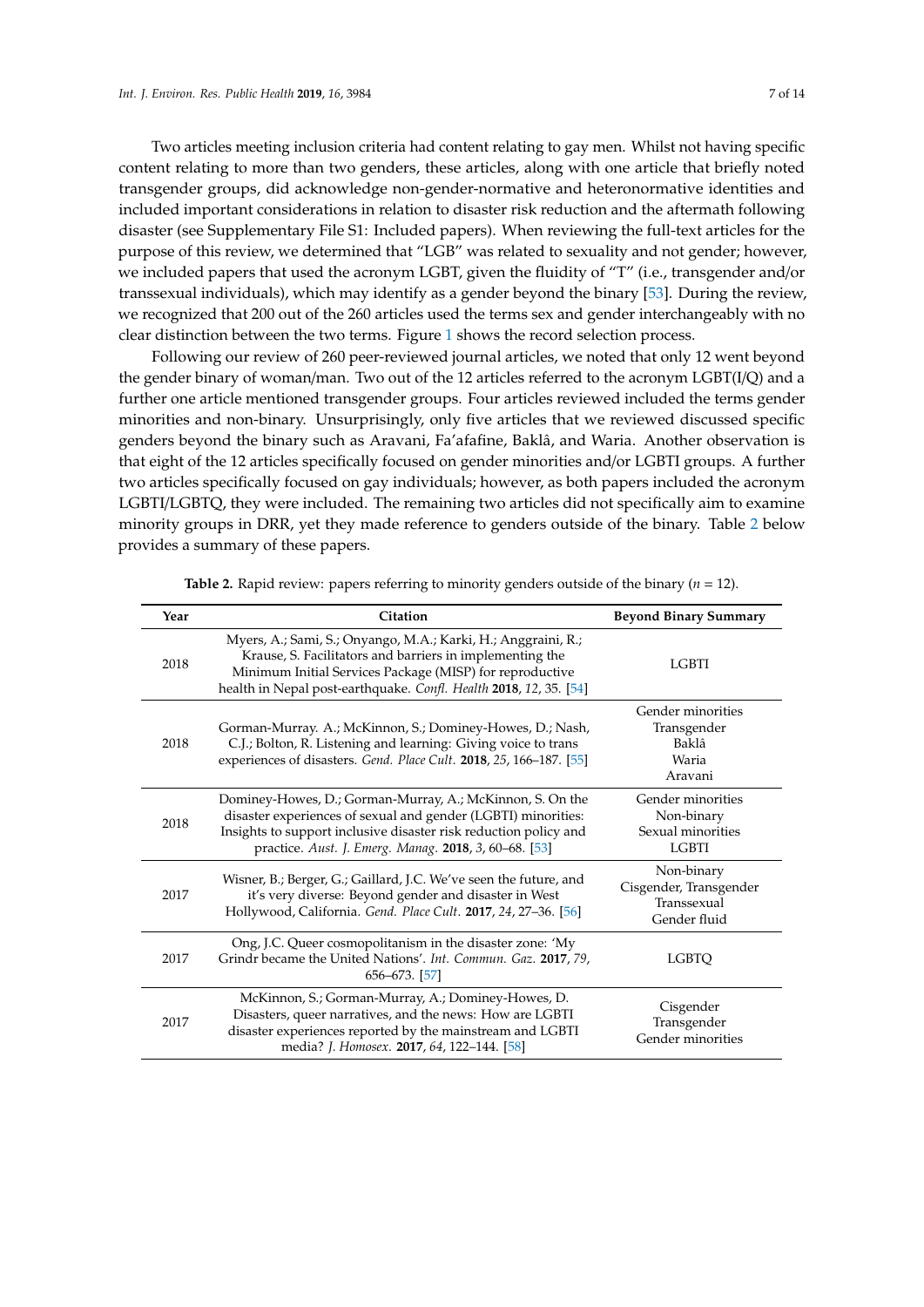<span id="page-7-0"></span>

| Year | Citation                                                                                                                                                                                                                                                         | <b>Beyond Binary Summary</b>                                                |
|------|------------------------------------------------------------------------------------------------------------------------------------------------------------------------------------------------------------------------------------------------------------------|-----------------------------------------------------------------------------|
| 2017 | Gaillard, J.C.; Gorman-Murray, A.; Fordham, M. Sexual and<br>gender minorities in disaster. Gend. Place Cult. 2017, 24,<br>$18 - 26$ . [1]                                                                                                                       | Gender and sexual<br>minorities<br>Baklâ<br>Aravani                         |
| 2017 | Gaillard, J.C.; Sanz, K.; Balgos, B.C.; Dalisay, S.N.;<br>Gorman-Murray, A.; Smith, F.; Toelupe, V.A. Beyond men and<br>women: A critical perspective on gender and disaster. Disasters<br>2017, 41, 429-447. [59]                                               | Aravani<br>Fakaleiti<br>Mahu<br>Whakawahine<br>Baklâ<br>Waria<br>Fa'afafine |
| 2017 | McKinnon, S.; Gorman-Murray, A.; Dominey-Howes, D.<br>Remembering an epidemic during a disaster: Memories of<br>HIV/AIDS, gay male identities and the experience of recent<br>disasters in Australia and New Zealand. Gend. Place Cult. 2017,<br>24, 52-63. [60] | <b>LGBT</b><br>Gender minority groups                                       |
| 2017 | Yamashita. A.; Gomez, C.; Dombroski, K. Segregation, exclusion<br>and LGBT people in disaster impacted areas: Experiences from<br>the Higashinihon Dai-Shinsai (Great East-Japan Disaster). Gend.<br>Place Cult. 2017, 24, 64-71. [61]                           | <b>LGBT</b><br>Transgender<br>Waria                                         |
| 2015 | Işık, Ö.; Özer, N.; Sayın, N.; Mishal, A.; Gündoğdu, O.; Özçep, F.<br>Are women in Turkey both risks and resources in disaster<br>management? Int. J. Environ. Res. Public Health 2015, 12,<br>5758-5774. [62]                                                   | Transgender groups                                                          |
| 2015 | McSherry, A.; Manalastas, E.J.; Gaillard, J.C.; Dalisay, S.N. From<br>deviant to bakla, strong to stronger: Mainstreaming sexual and<br>gender minorities into disaster risk reduction in the Philippines.<br>Forum Dev. Stud. 2015, 42, 27-40. [63]             | Sex and gender minorities<br>Baklâ                                          |

#### **5. Discussion and Conclusions**

The aim of this paper was to explore the place of gender in disaster scholarship and to examine the persistent use of a binary definition despite scientific and social shifts to recognize SGM experiences beyond this binary. The rapid review identified how gender was referred to within the academic literature on disaster. Our initial literature search of the experiences of gender minorities in disaster identified three things. Firstly, there is limited literature relating to gender minorities and disaster. Secondly, the papers that did discuss gender and sexual minorities discussed the health impacts on and discrimination against gender minorities in disaster events. Thirdly, we identified that gender and sex were used interchangeably with female, male, women, and men, and there was no clear distinction between the two. The scope of this paper was not able to ask or identify *why* this may be, but suggested reasons are discussed. We also make a recommendation for further work in this area.

Through the rapid review, we identified only 12 journal articles that considered minority genders outside of the binary in relation to disasters; this accounted for only 4.61% of the 260 included papers. It is fair to say that, of the 12 papers that considered more than two genders, eight papers set out to intentionally explore minority genders. The fact that the majority of papers reviewed adhere to the gender binary could be due to gender-normative assumptions, as empirical data more commonly only include woman/man or female/male. The majority of full-text articles reviewed referred to the binary woman/man. This may reflect the demographics of participants, or it might be a reflection of limited options provided to research participants. Additionally, there may be a lack of understanding from researchers as to possible genders outside of the binary. For example, one article looking at the use of social media in the Philippines to recruit participants in a post-disaster setting claimed the demographics of their study sample were similar to the country demographics in relation to gender, age distribution, and level of education. However, there was no mention of non-binary genders such as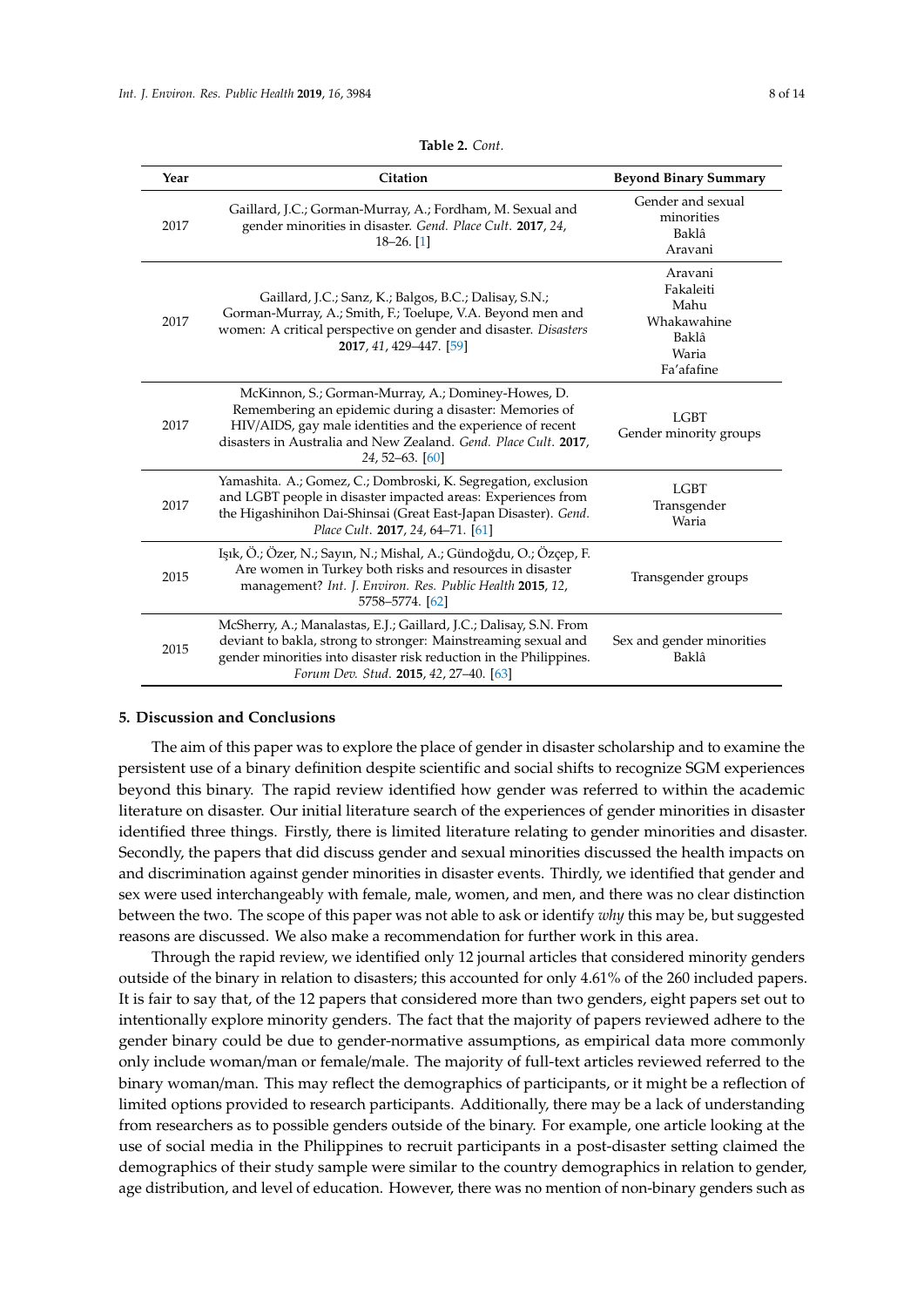baklâ in this paper. Another suggestion as to why disaster research and policy tend to neglect gender minorities could be that scholars and practitioners are not aware of genders outside of the binary, or that they may wish to enforce the binary due to their own personal beliefs. We make these suggestions for further consideration.

We also cannot ignore that in some countries, gender minorities may be stigmatized and put at risk for publically identifying outside of the gender binary; thus, we must consider that some researchers may consciously avoid including gender minorities in their work in order to avoid drawing attention to those individuals and communities, thereby averting putting them in danger. In addition, sex and gender minorities may also work to avoid disclosure to minimize the risk of discrimination, violence, or persecution.

Unfortunately, due to the limitation of this paper, we cannot explore the reasons behind *why* there are few articles that include gender minorities in more detail, but it is clear that the following question lies here: How do we, as disaster scholars, ethically and appropriately include gender minorities in disaster research? This question, we hope, starts a conversation and challenges the thinking in disaster research, policy, and practice around gender.

The role of research literature and the media in disasters contributes to the (re)shaping and (re)telling of people's disaster narratives. However, commonly, the stories and narratives of SGM individuals are omitted or ignored in disaster; they become invisible and excluded from the public's construction and understanding of particular natural hazard events [\[58\]](#page-12-16). This exclusion contributes to minority groups' vulnerability and lack of voice, but also ignores their resilient capacities, strengths, and contributions in the wider community. Complying with the gender binary, therefore, excludes non-binary minority genders from disaster discourse. It is imperative that gender minority voices and experiences become included in the wider discussions on disaster risk reduction.

Disasters provide an opportunity to explore vulnerabilities and resilience further when, sometimes, the private is forced into the public. Disaster events can assist in developing understanding on not only how natural hazards can impact populations, but how we as scholars and practitioners can work *with* communities to minimize risk for *all* in the face of natural hazards and the changing climate. There is a small body of literature that discusses people who are lesbian, gay, bisexual, transgender, intersex, queer, androgynous, and other genders in relation to experiences of disaster events. Dominey-Howes et al. [\[3\]](#page-10-1) described how intersex, transgender, lesbian, and bisexual women were at risk of "corrective rape" following the Haiti earthquake. Following Hurricane Katrina, same-sex couples were not acknowledged as being in a relationship and, therefore, were excluded from receiving assistance [\[3,](#page-10-1)[64\]](#page-13-1), as the disaster model at the time of Hurricane Katrina was based on heteronormative assumptions of relationships [\[64](#page-13-1)[,65\]](#page-13-2).

Current DRR frameworks and policies further exacerbate disadvantages for sexual and gender minorities in disaster [\[3\]](#page-10-1). Gender minorities have been denied access to aid and emergency accommodation [\[2\]](#page-10-4), which includes the arrest of Sharli'e Dominique, a transgender women for showering in a women's restroom post Hurricane Katrina [\[65\]](#page-13-2). During the Mt Merapi eruption in 2010, waria were faced with no safe accommodation options when registering at a shelter given that registration only had gender binary options; in addition, no information was collected on waria when they evacuated [\[66\]](#page-13-3).

People who identify outside of the normative gender binary of woman/man and who are not heterosexual or cisgender can live in fear of harassment, abuse, and violence, which can be heightened in disasters [\[2](#page-10-4)[,3](#page-10-1)[,53](#page-12-11)[,66\]](#page-13-3). There were concerns from individuals seeking food parcels from St. Vincent de Paul because of the religious association of the charity, and the emergency personnel assuming cisgender identity of people affected by the Christchurch earthquake [\[55\]](#page-12-13). Similarly, the Federation Emergency Management Agency (FEMA) followed *"a heteronormative system of binary terminology and legislative inflexibility"* [\[64\]](#page-13-1) (p. 7), thereby excluding people within the New Orleans population that did not fit within the category of heterosexual and cisgender. Health is a major concern for individuals and groups who do not conform to heteronormative cultural norms. Gay men in Kingston, Jamaica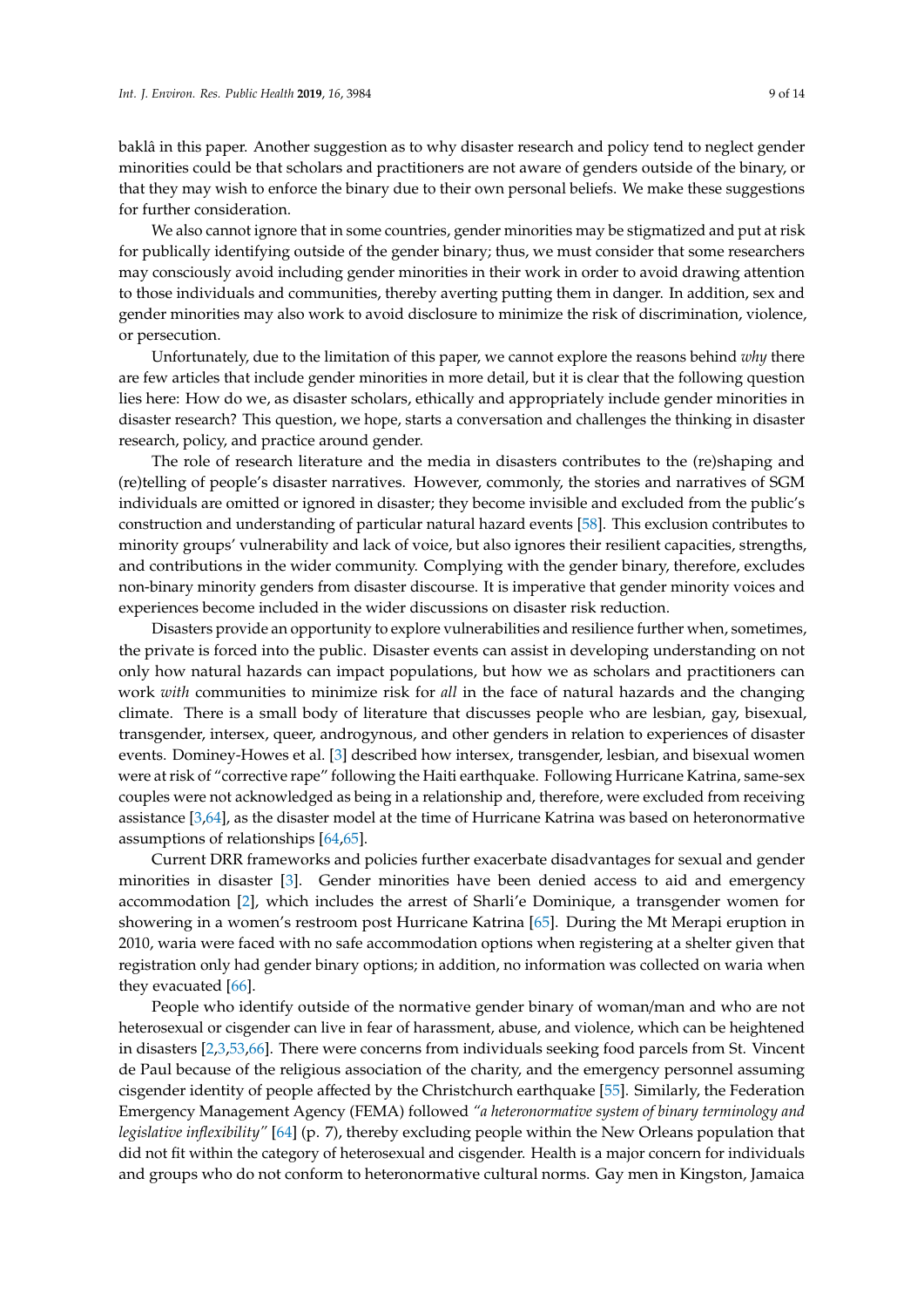known as "The Gully Queens" are discriminated against and forced to live out on the banks of a gully given that there is no safe shelter; the individuals who live on the river banks are at high risk of being dragged away by the water during hurricane and flood events [\[67\]](#page-13-4).

The examples provided highlight how exclusion of diverse sexual and gender minorities is *"underpinned by heteronormative assumptions in disaster response and recovery"* [\[3\]](#page-10-1) (p. 914). The woman/man binary and terminology is inadequate to address the increased marginalization of sex and gender minorities in disasters coupled with the Western perspective asserting gender dichotomy [\[1\]](#page-10-0). The examples discussed illustrate the importance of using appropriate and correct terminology in disaster management and for governments and non-governmental organizations (NGOs) to *"ensure safe access to and experiences in accommodation for all social groups"* [\[2\]](#page-10-4) (p. 250).

Gender construction that represents binary oppositions, derived from the dominant Western binary discourses, *"problematizes claims to the universal applicability of the concepts around sex and gender"* [\[24\]](#page-11-10) (p. 84). This is seen in recent UNDRR policy documents and guidelines, as well as registration of the leading global DRR meeting for DRR policy and action. This not only upholds gender inequality, thereby excluding gender minorities, but also contributes to preparedness, response, and recovery efforts that may not be as effective in reaching individuals and communities that are at greater risk and in need of assistance [\[2\]](#page-10-4).

Health is a key element of the Sendai Framework for Disaster Risk Reduction (2015–2030) [\[40](#page-11-24)[–42\]](#page-12-0), yet there is little discussion in the disaster literature reviewed of the importance of providing gender-sensitive appropriate healthcare in relation to SGM individuals by health professionals who are sensitive and aware of the historical marginalization and persecution of SGM groups [\[46\]](#page-12-4). Healthcare professionals and organizations assisting in post-disaster events should have knowledge of some of the barriers, along with specific health risk factors that some people within SGM communities may face [\[46\]](#page-12-4). Health consideration and physical safety is paramount pre- and post-disaster given that people may require specialist care from injury or may need assistance with on-going health issues that may be exacerbated by disaster.

## **6. Recommendations**

It is evident from our review that, firstly, there is a dearth of research on gender minorities in disaster events. Disaster research that assesses gender in some form need to acknowledge genders outside of the binary; this will not only make research more comprehensive in terms of representing more people within their study, but it may also work to undo some of the inequalities in disaster research and practice. Research should also not only look at the challenges people who identify outside of the gender binary may face, but also look at their capacities, strengths, and contributions to DRR.

Researchers and practitioners need to utilize the growing body of work on gender beyond the familiar binary, diversity of sex characteristics, and the issues related to imposing overly restrictive categories on diverse experiences [\[68\]](#page-13-5) and apply it to disaster scholarship and policy. A simple and effective starting point will be for the UNDRR to adopt the definitions of sexual orientation, gender identity, gender expression, and sex characteristics captured in the preambles of YP and YP+10 as a guide for future disaster research and policy. Using an expanded definition of gender and sex, we hope, will contribute to minimizing the exclusion of SGM perspectives in disaster policy, practice, and research. A further step would be to move "*beyond the binary*" and consider not only where sex and gender are relevant considerations but also to disrupt automatic assumptions that they are omnirelevant categories.

The scope of this paper was not able to ask or identify *why* gender and sex terms were used interchangeably. We propose that research can be conducted to identify why and how these choices influence policies and practices in DRR. We also posit that, for some articles, this may have been related to limited knowledge of the differences, which is of concern. We, therefore, urge researchers in the field of DRR to familiarize with and better understand the sex and gender terms within the wider DRR terminology work happening at both national and international levels. We further recommend that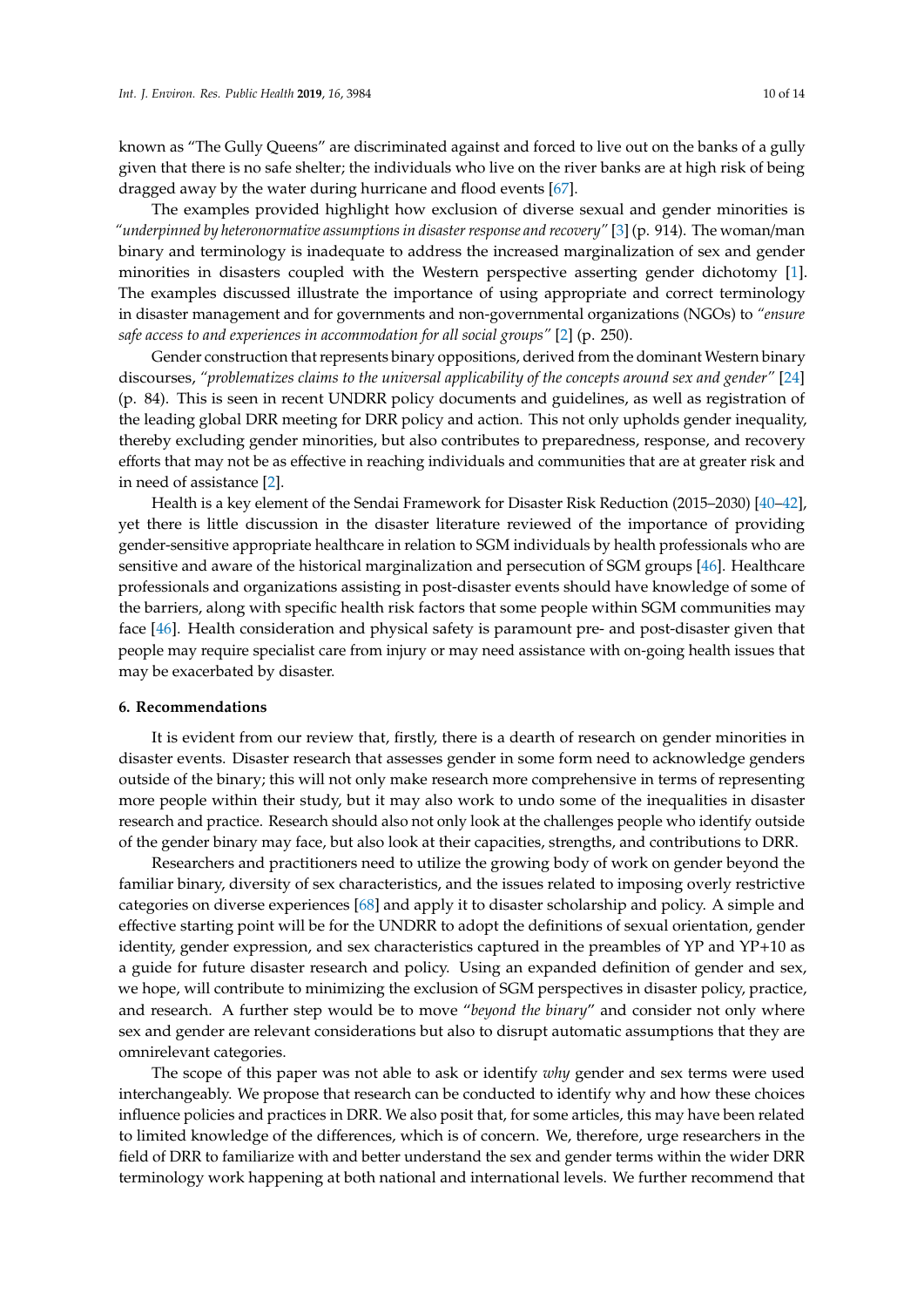suitably skilled researchers look at papers in non-English languages to add to this review, especially in relation to non-Western approaches.

Finally we advocate for DRR researchers and practitioners to utilize the growing body of work on gender diversity and issues concerning the gender binary [\[68\]](#page-13-5), incorporating indigenous studies and scholarship on decolonizing gender identities, expressions, and experiences, as well as the scientific literature on more nuanced views on sex and sex diversity [\[23\]](#page-11-9). Within this, researchers must address methodological and safety concerns relevant to SGM for the countries and cultures under consideration and recognize where these may constitute limitations to participation and findings. They should also consider the gender identities, gender expressions, and people with diverse sex characteristics represented in the country of the research focus, and ensure that, if gender is included as part of the research, that all genders appropriate to that country and/or culture are recognized and included.

**Limitations:** The quality of evidence in primary research reports was not appraised and was limited to reports and documents published in English language. The review was not a full systematic review, and we limited the search terms on types of hazards due to the high volume of results produced for review in the time available.

**Supplementary Materials:** The following are available online at http://[www.mdpi.com](http://www.mdpi.com/1660-4601/16/20/3984/s1)/1660-4601/16/20/3984/s1, File S1: Included papers.

**Author Contributions:** Conceptualization, A.R., L.G., and J.C.; methodology, L.G. and A.R.; background literature, A.R., L.G., J.C., and K.B.; review, A.R. and L.G.; data curation, A.R., L.G., J.C., and K.B.; writing—original draft preparation, A.R., L.G., J.C., and K.B.; writing—review and editing, A.R., L.G., J.C., and K.B.

**Funding:** This research received no external funding.

**Acknowledgments:** The authors wish to acknowledge the support of Michael Fauchelle, Reference Librarian, Wellington Medical and Health Sciences Library, University of Otago, Wellington, for his contribution to the literature search. We sincerely thank JC Gaillard, Auckland University, for his insight provided into earlier drafts of this article which greatly improved the focus and content. No funding was received for this work.

**Conflicts of Interest:** The authors declare no conflicts of interest.

#### **References**

- <span id="page-10-0"></span>1. Gaillard, J.C.; Gorman-Murray, A.; Fordham, M. Sexual and gender minorities in disaster. *Gend. Place Cult.* **2017**, *24*, 18–26. [\[CrossRef\]](http://dx.doi.org/10.1080/0966369X.2016.1263438)
- <span id="page-10-4"></span>2. Gorman-Murray, A.; McKinnon, S.; Dominey-Howes, D. Queer Domicide. *Home Cult.* **2014**, *11*, 237–261. [\[CrossRef\]](http://dx.doi.org/10.2752/175174214X13891916944751)
- <span id="page-10-1"></span>3. Dominey-Howes, D.; Gorman-Murray, A.; McKinnon, S. Queering disasters: On the need to account for LGBTI experiences in natural disaster contexts. *Gend. Place Cult.* **2014**, *21*, 905–918. [\[CrossRef\]](http://dx.doi.org/10.1080/0966369X.2013.802673)
- <span id="page-10-2"></span>4. Sapir, D.G. Natural and Man-Made Disasters: The Vulnerability of Women-Headed Households and Children without Families. *World Health Stat. Q.* **1993**, *46*, 227–233. [\[PubMed\]](http://www.ncbi.nlm.nih.gov/pubmed/8017082)
- 5. Khondker, H.H. Women and floods in Bangaladesh. *Int. J. Mass Em. Disasters* **1996**, *14*, 281–292.
- 6. Impact of Hazards on Women and Children Situation in South Asia. Available online: [www.gdnonline.org](www.gdnonline.org/resources/ariyabandu_paper.doc)/ resources/[ariyabandu\\_paper.doc](www.gdnonline.org/resources/ariyabandu_paper.doc) (accessed on 18 October 2019).
- <span id="page-10-3"></span>7. Chunkath, S.; Sherratt, D.; Chotani, R.; Smyth, I.; Burns, K.; Hidayat, M. Panel 2.3: Gender Dimensions and Human Rights Aspects to Responses and Recovery. *Prehosp. Disaster Med.* **2005**, *20*, 404–407. [\[CrossRef\]](http://dx.doi.org/10.1017/S1049023X00002983)
- 8. Ruwanpura, K. Temporality of disasters, the politics of women's livelihoods 'after' the tsunami in Sri Lanka. *Singap. J. Trop. Geogr.* **2008**, *29*, 325–340. [\[CrossRef\]](http://dx.doi.org/10.1111/j.1467-9493.2008.00327.x)
- 9. Enarson, E.; Morrow, B.H. *The Gendered Terrain of Disaster. through Women's Eyes*; Praeget: Westport, OK, USA, 1998.
- 10. Enarson, E.; Fordham, M. From women's needs to women's rights in disasters. *Environ. Hazards* **2001**, *3*, 133–136. [\[CrossRef\]](http://dx.doi.org/10.1016/S1464-2867(02)00006-2)
- 11. Fothergill, A. The neglect of gender in disaster work: An overview of the literature. In *Why Gender? Why Women? An Introduction to Women and Disaster. The Gendered Terrain of Disaster*; Enarson, E., Morrow, B.H., Eds.; Praeget: New York, NY, USA, 1998; pp. 11–25.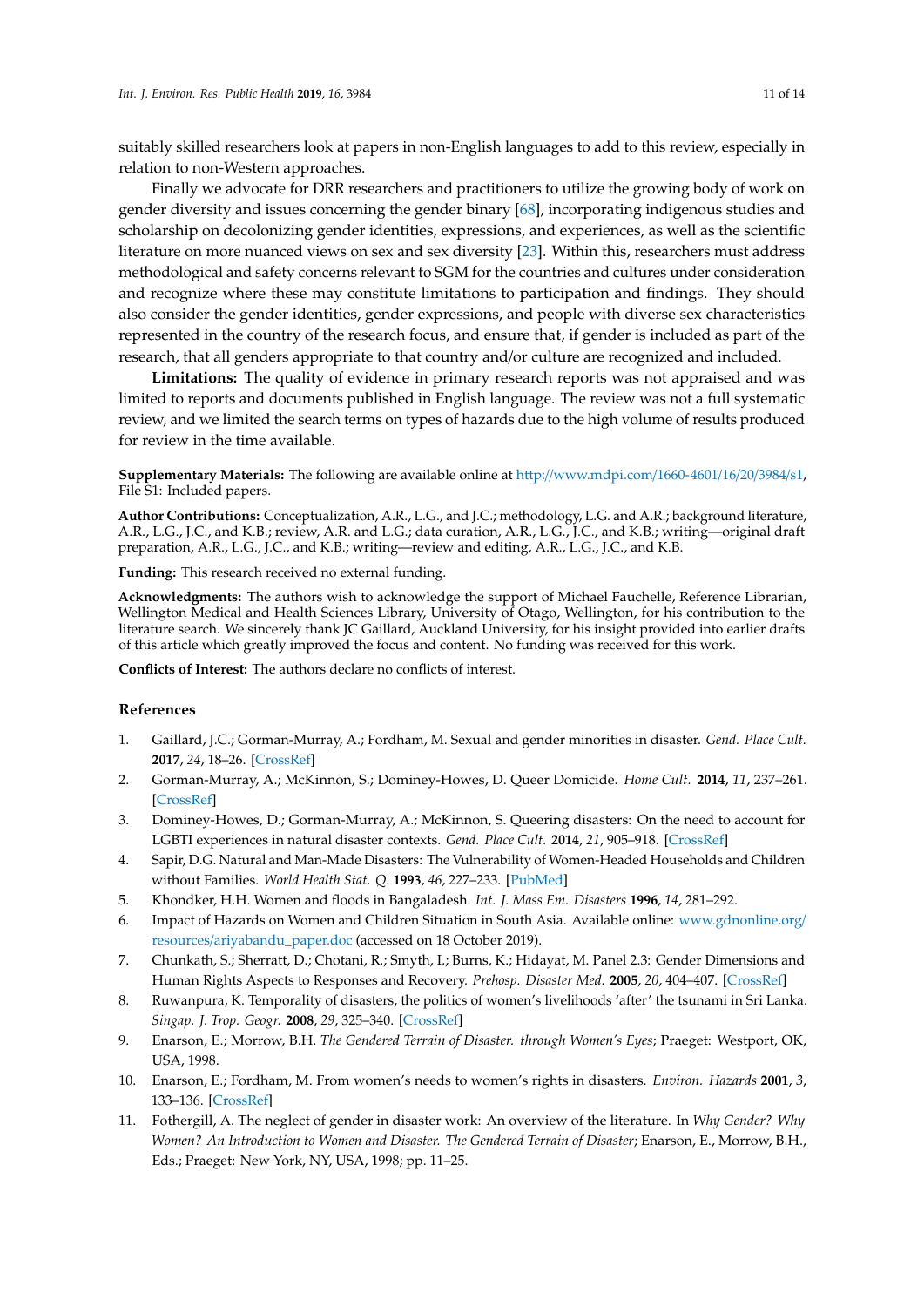- 12. Fordham, M. Gender, Sexuality and Disaster. In *The Routledge Handbook of Hazards and Disaster Risk Reduction*; Wisner, B., Galliard, J.C., Kelman, I., Eds.; Routledge: Oxon, UK, 2012; pp. 424–435.
- 13. Bradshaw, S. *Gender, Development and Disasters*; Edward Elgar: Cheltenham, UK, 2013.
- <span id="page-11-0"></span>14. Enarson, E.; Pease, B. *Men, Masculinities and Disaster*; Routledge: London, UK, 2016.
- <span id="page-11-1"></span>15. Neumayer, E.; Plümper, T. The Gendered Nature of Natural Disasters: The Impact of Catastrophic Events on the Gender Gap in Life Expectancy, 1981–2002. *Ann. Assoc. Am. Geogr.* **2007**, *97*, 551–566. [\[CrossRef\]](http://dx.doi.org/10.1111/j.1467-8306.2007.00563.x)
- <span id="page-11-2"></span>16. Wilson, J.; Phillips, B.; Neal, D.M. Domestic violence after disaster. In *The Gendered Terrain of Disaster*; Praeget: Santa Barbara, CA, USA, 1998; pp. 115–123.
- <span id="page-11-3"></span>17. Houghton, R. Everything Became a Struggle: Post-flood Increases in Domestic Violence in New Zealand. In *Women, Gender and Disaster. Global Issues and Initiatives*; Enarson, E., Chakrabarti, D., Eds.; Sage Publications: New Delhi, India, 2009; pp. 99–111.
- <span id="page-11-4"></span>18. Ikeda, K. Gender differences in human loss and vulnerability in natural disasters: A case study from Bangladesh. *Bull. (Cent. Women's Dev. Stud.)* **1995**, *2*, 171–193. [\[CrossRef\]](http://dx.doi.org/10.1177/097152159500200202)
- <span id="page-11-5"></span>19. Bradshaw, S. Gendered Rights in the Post-2015 Development and Disasters Agendas. *IDS Bull.* **2014**, *46*, 59–65. [\[CrossRef\]](http://dx.doi.org/10.1111/1759-5436.12158)
- <span id="page-11-6"></span>20. Laqueur, T. *Making Sex.: Body and Gender from the Greeks to Freud*; Harvard University Press: Cambridge, MA, USA, 1990.
- <span id="page-11-7"></span>21. Fausto-Sterling, A. *Sexing the Body*; Basic Books: New York, NY, USA, 2000.
- <span id="page-11-8"></span>22. Fausto-Sterling, A. The Problem with Sex/Gender and Nature/Nurture. In *Debating Biology: Sociological Reflections on Health, Medicine and Society*; Williams, S.J., Birke, L., Bendelow, G.A., Eds.; Routledge: London, UK; New York, NY, USA, 2003; pp. 133–142.
- <span id="page-11-9"></span>23. Ainsworth, C. Sex redefined. *Nature* **2015**, *518*, 288–291. [\[CrossRef\]](http://dx.doi.org/10.1038/518288a) [\[PubMed\]](http://www.ncbi.nlm.nih.gov/pubmed/25693544)
- <span id="page-11-10"></span>24. Haraway, D. *Simians, Cyborgs, and Women: The Reinvention of Nature*; Routledge: New York, NY, USA, 1991.
- <span id="page-11-11"></span>25. Johnston, L. Man: Woman. In *Spaces of Geographical Thought: Deconstructing Human Geography's Binaries*; Cloke, P., Johnston, R., Eds.; SAGE: London, UK, 2005; pp. 119–141.
- <span id="page-11-12"></span>26. Rubin, G. The Traffic in Women: Notes on the 'Political Economy' of Sex. In *Toward an Anthropology of Women*; Reiter, R., Ed.; Monthly Review Press: New York, NY, USA, 1975; pp. 157–210.
- <span id="page-11-13"></span>27. Butler, J. *Gender Trouble*; Routledge: New York, NY, USA, 1990.
- <span id="page-11-14"></span>28. Grosz, E. *Volatile Bodies: Toward a Corporeal Feminism*; Indiana University Press: Bloomington, IN, USA, 1994.
- <span id="page-11-15"></span>29. Lorber, J. Paradoxes of Gender Redux. In *Gender Reckonings: New Social Theory and Research*; Messerschmidt, J.W., Messner, M.A., Connell, R., Martin, P.Y., Eds.; NYU Press: New York, NY, USA, 2018.
- 30. Connell, R. Hegemonic masculinity. Rethinking the concept. *Gend. Soc.* **2005**, *19*, 829–859. [\[CrossRef\]](http://dx.doi.org/10.1177/0891243205278639)
- <span id="page-11-16"></span>31. Connell, R. The study of masculinities. *Qual. Res. J.* **2014**, *14*, 5–15. [\[CrossRef\]](http://dx.doi.org/10.1108/QRJ-03-2014-0006)
- <span id="page-11-17"></span>32. Nagoshi, J.; Nagoshi, C.; Brzuzy, S. *Gender and Sexual Identity*; Springer: New York NY, USA, 2014. [\[CrossRef\]](http://dx.doi.org/10.1007/978-1-4614-8966-5)
- 33. Stryker, S.; Whittle, S. *The Transgender Studies Reader*; Routledge: New York, NY, USA, 2006.
- <span id="page-11-18"></span>34. Butler, J. Critically queer. *GLQ A J. Lesbian Gay Stud.* **1993**, *1*, 17–32. [\[CrossRef\]](http://dx.doi.org/10.1215/10642684-1-1-17)
- <span id="page-11-19"></span>35. The Yogyakarta Principles Plus 10—Additional Principles and State Obligations on the Application of International Human Rights Law in Relation to Sexual Orientation, Gender Identity, Gender Expression and Sex Characteristics to Complement the Yogyakarta Principles. Available online: http://[yogyakartaprinciples.](http://yogyakartaprinciples.org/wp-content/uploads/2017/11/A5_yogyakartaWEB-2.pdf) org/wp-content/uploads/2017/11/[A5\\_yogyakartaWEB-2.pdf](http://yogyakartaprinciples.org/wp-content/uploads/2017/11/A5_yogyakartaWEB-2.pdf) (accessed on 26 August 2019).
- <span id="page-11-20"></span>36. Lewis, B.; Maguire, R.; Stringer, H. Addressing vulnerability and human rights in disaster response mechanisms in Oceania. In *Proceedings of the Crime, Justice and Social Democracy Conference, 8–11 July 2013*; Richards, K., Tauri, J., Eds.; Queensland University of Technology: Brisbane, Australia, 2013.
- <span id="page-11-21"></span>37. International Lesbian, Gay, Bisexual, Trans and Intersex Association: Lucas Ramon Mendos, State-Sponsored Homophobia. Available online: https://ilga.org/downloads/[ILGA\\_State\\_Sponsored\\_Homophobia\\_2019.pdf](https://ilga.org/downloads/ILGA_State_Sponsored_Homophobia_2019.pdf) (accessed on 22 August 2019).
- <span id="page-11-22"></span>38. Singh, H. ActionAid: Is it such a bad thing disaster talks got political? Opinion. Available online: https://[www.preventionweb.net](https://www.preventionweb.net/news/view/43333)/news/view/43333 (accessed on 12 August 2019).
- <span id="page-11-23"></span>39. Transgender Could Be Defined Out of Existence Under Trump Administration. Available online: [https:](https://www.nytimes.com/2018/10/21/us/politics/transgender-trump-administration-sex-definition.html) //www.nytimes.com/2018/10/21/us/politics/[transgender-trump-administration-sex-definition.html](https://www.nytimes.com/2018/10/21/us/politics/transgender-trump-administration-sex-definition.html) (accessed on 6 August 2019).
- <span id="page-11-24"></span>40. UNISDR. Sendai Framework for Disaster Risk Reduction 2015–2030. 2015. Available online: [https:](https://www.unisdr.org/we/coordinate/sendai-framework) //www.unisdr.org/we/coordinate/[sendai-framework](https://www.unisdr.org/we/coordinate/sendai-framework) (accessed on 11 August 2019).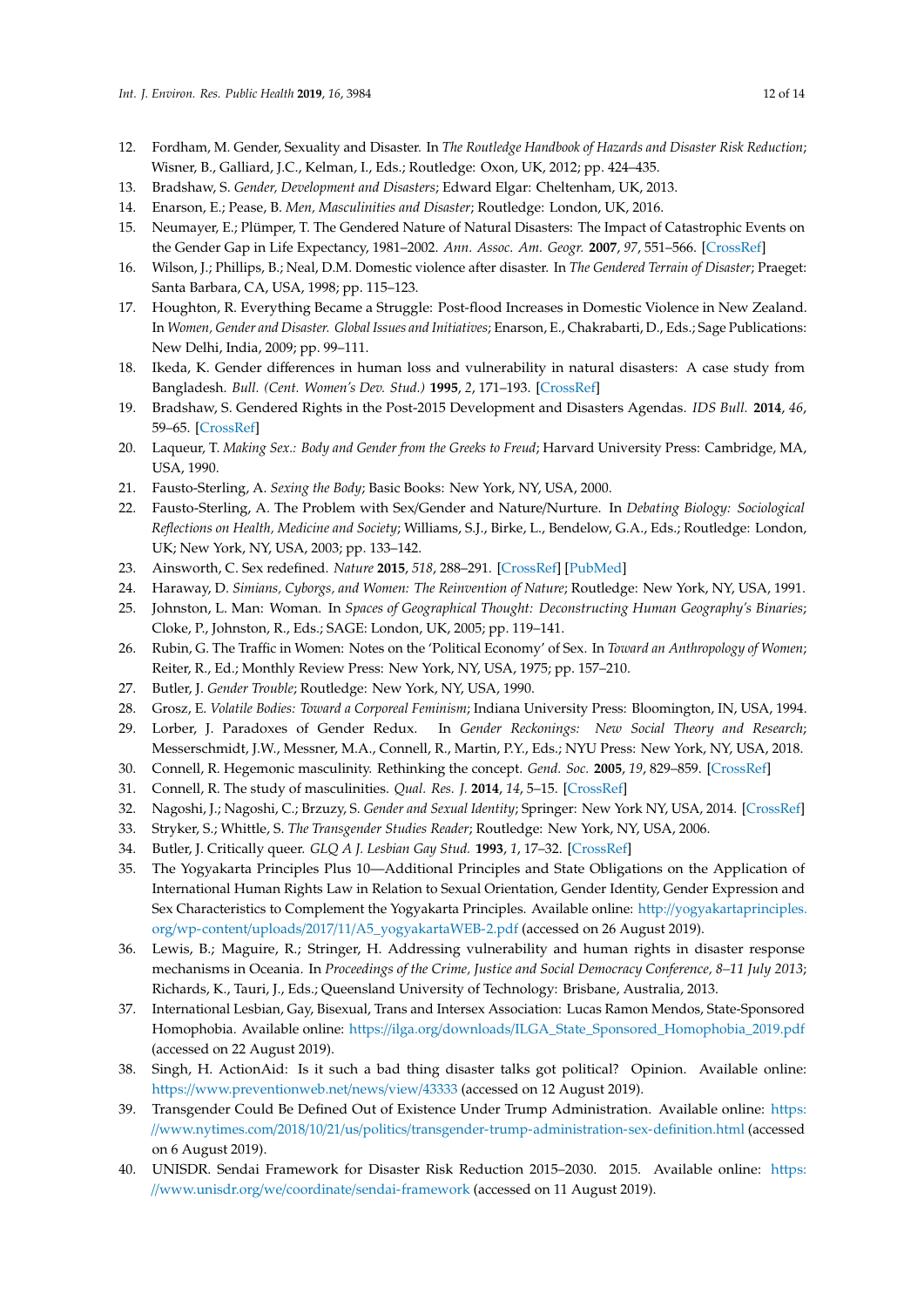- 41. Aitsi-Selmi, A.; Murray, V. The Sendai framework: Disaster risk reduction through a health lens. *Bull. World Health Organ.* **2015**, *93*, 362. [\[CrossRef\]](http://dx.doi.org/10.2471/BLT.15.157362) [\[PubMed\]](http://www.ncbi.nlm.nih.gov/pubmed/26240454)
- <span id="page-12-0"></span>42. Maini, R.; Clarke, L.; Blanchard, K.; Murray, V. The Sendai Framework for Disaster Risk Reduction and Its Indicators—Where Does Health Fit in? *Int. J. Disaster Risk Sci.* **2017**, *8*, 150–155. [\[CrossRef\]](http://dx.doi.org/10.1007/s13753-017-0120-2)
- <span id="page-12-1"></span>43. Gender Mainstreaming for Health Managers: A Practical Approach. 2011. Available online: [https:](https://apps.who.int/iris/bitstream/handle/10665/44516/9789241501064_eng.pdf) //apps.who.int/iris/bitstream/handle/10665/44516/[9789241501064\\_eng.pdf](https://apps.who.int/iris/bitstream/handle/10665/44516/9789241501064_eng.pdf) (accessed on 6 May 2019).
- <span id="page-12-2"></span>44. Roscoe, W. *Changing Ones: Third and Fourth Genders in Native North America*; Palgrave Macmillan: London, UK, 2000.
- <span id="page-12-3"></span>45. Davies, S.D. *Challenging Gender Norms: Five Genders among Bugis in Indonesia*; Thompson Wadsworth: Boston, MA, USA, 2007.
- <span id="page-12-4"></span>46. Mayer, K.H.; Bradford, J.B.; Makadon, H.J.; Stall, R.; Goldhammer, H.; Landers, S. Sexual and gender minority health: What we know and what needs to be done. *Am. J. Public Health* **2008**, *98*, 989–995. [\[CrossRef\]](http://dx.doi.org/10.2105/AJPH.2007.127811)
- <span id="page-12-5"></span>47. McIntyre, J.; Daley, A.; Rutherford, K.; Ross, L.E. Systems-level barriers in accessing supportive mental health services for sexual and gender minorities: Insights from the provider's perspective. *Can. J. Community Mental Health.* **2012**, *30*, 173–186. [\[CrossRef\]](http://dx.doi.org/10.7870/cjcmh-2011-0023)
- <span id="page-12-6"></span>48. Terminology on Disaster Risk Reduction. 2017. Available online: https://[www.unisdr.org](https://www.unisdr.org/we/inform/terminology)/we/inform/ [terminology](https://www.unisdr.org/we/inform/terminology) (accessed on 4 May 2019).
- <span id="page-12-7"></span>49. UNISDR. Global Platform 2019 Registration. 2019. Available online: https://[www.unisdr.org](https://www.unisdr.org/conference/2019/globalplatform/news-media/latest-announcements/view?id=61275)/conference/ 2019/globalplatform/news-media/[latest-announcements](https://www.unisdr.org/conference/2019/globalplatform/news-media/latest-announcements/view?id=61275)/view?id=61275 (accessed on 7 April 2019).
- <span id="page-12-8"></span>50. Rapid Review Guidebook. Steps for Conducting a Rapid Review. Available online: https://[www.](https://www.nccmt.ca/uploads/media/media/0001/01/a816af720e4d587e13da6bb307df8c907a5dff9a.pdf) nccmt.ca/uploads/media/media/0001/01/[a816af720e4d587e13da6bb307df8c907a5d](https://www.nccmt.ca/uploads/media/media/0001/01/a816af720e4d587e13da6bb307df8c907a5dff9a.pdf)ff9a.pdf (accessed on 2 February 2019).
- <span id="page-12-9"></span>51. Arksey, H.; O'Malley, L. Scoping studies: Towards a methodological framework. *Int. J. Soc. Res. Methodol.* **2015**, *8*, 19–32. [\[CrossRef\]](http://dx.doi.org/10.1080/1364557032000119616)
- <span id="page-12-10"></span>52. Moher, D.; Liberati, A.; Tetzlaff, J.; Altman, D.G.; The PRISMA Group. Preferred Reporting Items for Systematic Reviews and Meta-Analyses: The PRISMA statement. *PLoS Med.* **2009**, *6*, e1000097. [\[CrossRef\]](http://dx.doi.org/10.1371/journal.pmed1000097)
- <span id="page-12-11"></span>53. Dominey-Howes, D.; Gorman-Murray, A.; McKinnon, S. On the disaster experiences of sexual and gender (LGBTI) minorities: Insights to support inclusive disaster risk reduction policy and practice. *Aust. J. Emerg. Manag.* **2018**, *3*, 60–68.
- <span id="page-12-12"></span>54. Myers, A.; Sami, S.; Onyango, M.A.; Karki, H.; Anggraini, R.; Krause, S. Facilitators and barriers in implementing the Minimum Initial Services Package (MISP) for reproductive health in Nepal post-earthquake. *Confl. Health* **2018**, *12*, 35. [\[CrossRef\]](http://dx.doi.org/10.1186/s13031-018-0170-0)
- <span id="page-12-13"></span>55. Gorman-Murray, A.; McKinnon, S.; Dominey-Howes, D.; Nash, C.J.; Bolton, R. Listening and learning: Giving voice to trans experiences of disasters. *Gend. Place Cult.* **2018**, *25*, 166–187. [\[CrossRef\]](http://dx.doi.org/10.1080/0966369X.2017.1334632)
- <span id="page-12-14"></span>56. Wisner, B.; Berger, G.; Gaillard, J.C. We've seen the future, and it's very diverse: Beyond gender and disaster in West Hollywood, California. *Gend. Place Cult.* **2017**, *24*, 27–36. [\[CrossRef\]](http://dx.doi.org/10.1080/0966369X.2016.1204995)
- <span id="page-12-15"></span>57. Ong, J.C. Queer cosmopolitanism in the disaster zone: 'My Grindr became the United Nations'. *Int. Commun. Gaz.* **2017**, *79*, 656–673. [\[CrossRef\]](http://dx.doi.org/10.1177/1748048517727177)
- <span id="page-12-16"></span>58. McKinnon, S.; Gorman-Murray, A.; Dominey-Howes, D. Disasters, queer narratives, and the news: How are LGBTI disaster experiences reported by the mainstream and LGBTI media? *J. Homosex.* **2017**, *64*, 122–144. [\[CrossRef\]](http://dx.doi.org/10.1080/00918369.2016.1172901)
- <span id="page-12-17"></span>59. Gaillard, J.C.; Sanz, K.; Balgos, B.C.; Dalisay, S.N.; Gorman-Murray, A.; Smith, F.; Toelupe, V.A. Beyond men and women: A critical perspective on gender and disaster. *Disasters* **2017**, *41*, 429–447. [\[CrossRef\]](http://dx.doi.org/10.1111/disa.12209)
- <span id="page-12-18"></span>60. McKinnon, S.; Gorman-Murray, A.; Dominey-Howes, D. Remembering an epidemic during a disaster: Memories of HIV/AIDS, gay male identities and the experience of recent disasters in Australia and New Zealand. *Gend. Place Cult.* **2017**, *24*, 52–63. [\[CrossRef\]](http://dx.doi.org/10.1080/0966369X.2016.1249352)
- <span id="page-12-19"></span>61. Yamashita, A.; Gomez, C.; Dombroski, K. Segregation, exclusion and LGBT people in disaster impacted areas: Experiences from the Higashinihon Dai-Shinsai (Great East-Japan Disaster). *Gend. Place Cult.* **2017**, *24*, 64–71. [\[CrossRef\]](http://dx.doi.org/10.1080/0966369X.2016.1276887)
- <span id="page-12-20"></span>62. Işık, Ö.; Özer, N.; Sayın, N.; Mishal, A.; Gündoğdu, O.; Özçep, F. Are women in Turkey both risks and resources in disaster management? *Int. J. Environ. Res. Public Health* **2015**, *12*, 5758–5774. [\[CrossRef\]](http://dx.doi.org/10.3390/ijerph120605758)